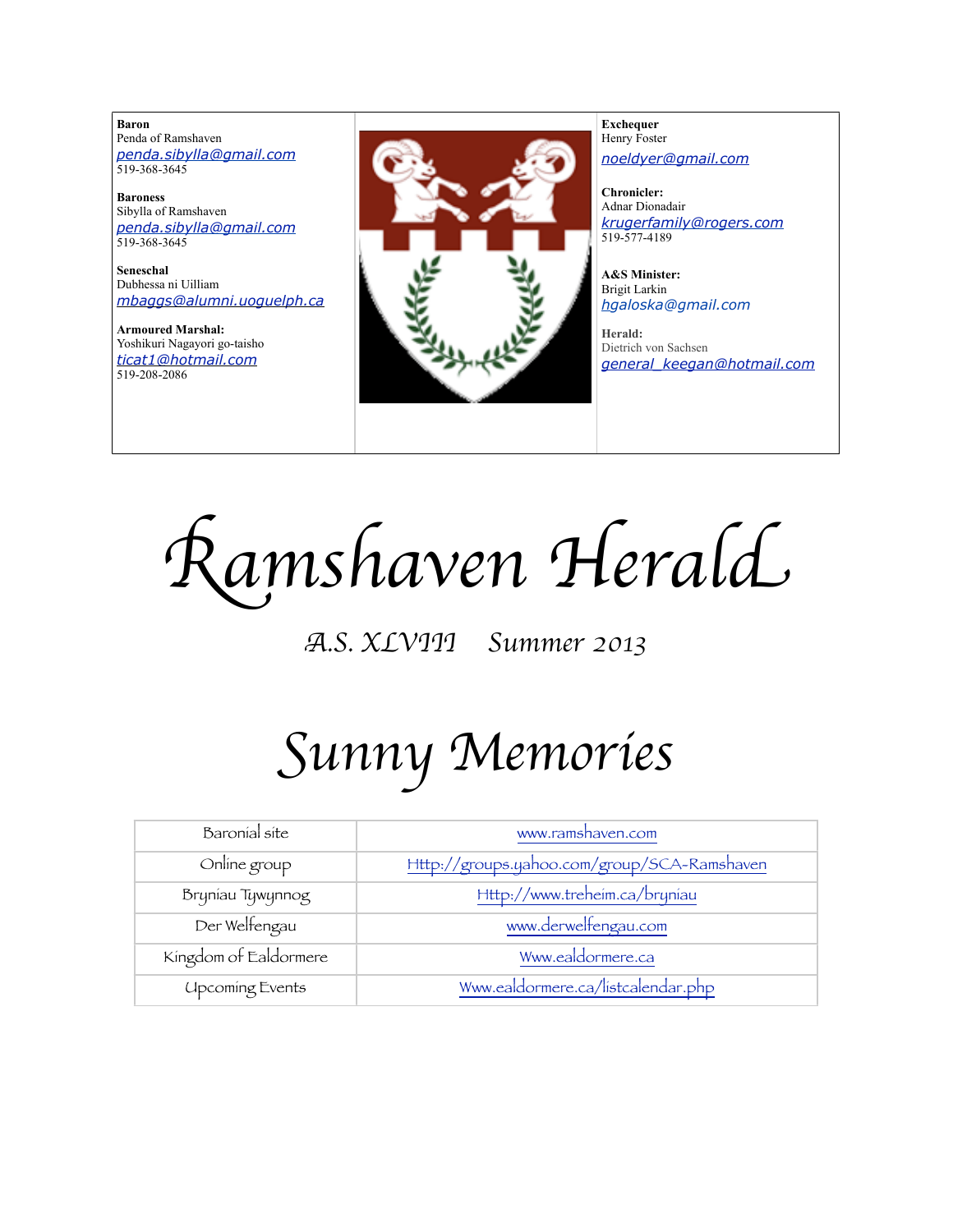

#### From Our Baron and Baroness...

Pennsic is an experience we all should enjoy at least once while playing in the SCA. We have recently returned from our sixth, the second year as Baron and Baroness, and the first as land agents. That said, it was our most laid back Pennsic so far.

The shopping is grand, the fighting and fencing even better! So much excitement all wrapped up into two glorious weeks that one couldn't possibly do absolutely everything. There are plenty of opportunities to take part, help out, and participate in our beloved medieval hobby.

Ramshaven pride was everywhere, and yet we still returned with "banner envy". "Might I suggest we make it prettier," came the request of

our Herald with regard to our camp. After some lengthy discussions we came up with a plan. Ramshaven land, Ramshaven gate of larger proportions, medieval cooking fire, banners, (mind, silk will be the death of me, I swear), and presenting our populace with items of pride. Admittedly, we felt abashed when Septentria showed up for opening ceremonies with their wee silk banners waving feverishly in numbers so great they were even giving them out to people outside of their barony...

Pennsic is great for (perhaps too much) inspiration. We attended a wedding down on the lake at Casa Bardeci. Breathtaking to say the least! Torches flaming beside the the lake, a ceiling resembling that of the Sistine Chapel in the Vatican City, gracious courtyard, roman pillars, vines and flowers everywhere, a second floor complete with a dark wooden staircase,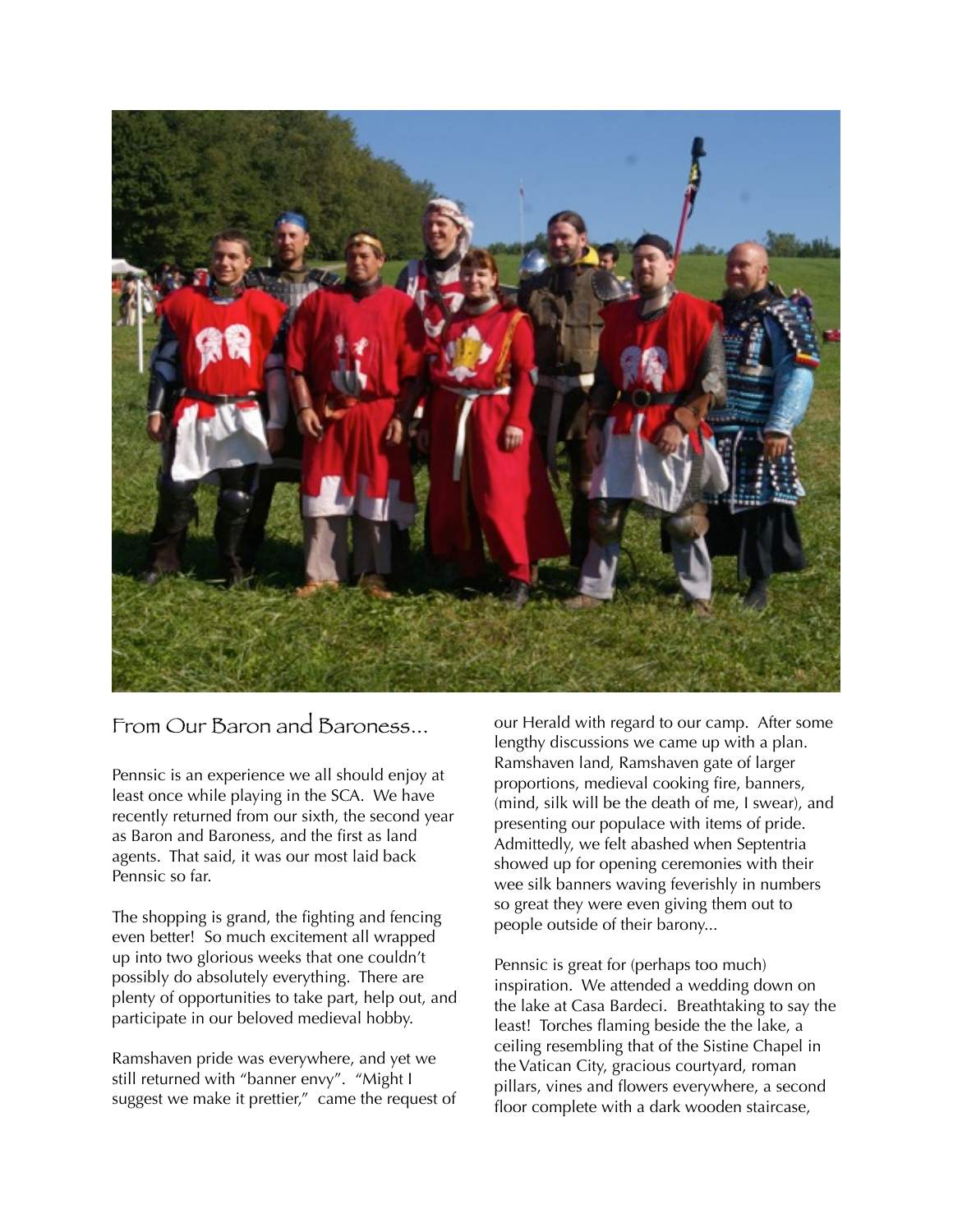walls adorned with paintings of actors and actresses in medieval clothing, a dining hall with suits of armour, and an amazing hardwood dining table with seating for at least 16...and just less than a week to set up...

There are plenty of other sites almost as fantastic and entertaining but to list them all would require writing a novel. Needless to say, there is a lot of pride that comes with participating at Pennsic, which generally does filter down to the homelands for everyone. Pride is what drives us and brings us home to a place where we create and live out our dreams - ready to play harder, ready to participate whole heartedly. We are proud of Ramshaven. Without our commissariat the fighters of Ealdormere would be parched and starved! Wassail Ramshaven!

We look forward to assisting the populace of Ramshaven in "the dream."

Baroness Sibylla of Ramshaven



## The Shining Towers of Bryniau Tywynnog...

*Just a short time ago - it seems so far off after a couple of weeks of Pennsic adventures - there was a lively and enlightening discussion on the current arms of the Canton of Bryniau Tywynnog, and how it represents our group. I found the history behind the arms quite interesting, so here are the well-put words of two contributors.*

From Ragnarr (*"the old", but surely he jests)*

"More of a history lesson time.

Eyrny mentions that the heraldry doesn't match the wolf/trillium/red she has come to connect to.

I would agree with that. Of course, there is a good reason for that - Bryniau predates all of those things. We speak of a time when there was only the "wolf and the wild and the will" that is when Bryniau came to be, a lonely citadel in that wild. When we fought or shot we proudly did so under the banner of the bear against the white hills - the symbol of our barony (*that of Septentria)*. Those hills are reflected in the chevron that was chosen (matching the chevrons of our barony). The tower? Actually a reflection of Cynnabar - a strong group we met when we travelled far far away with our marshall to participate in big events like Squires revolt.

I wish I remember more of the discussions from when we chose those symbols - I'm wondering if they had a connection to the first Kitchener SCA group (Twynneath which became Bryniau was the second group to form) as well that I am forgetting. Sadly, there was alcohol involved and the memories are no longer there.

Once there was a canton award of the tower (and another of the berry). I know I still have my tower around - but Bryniau went through a "small" period with few people doing all of the work, and they already had theirs, so it sort of faded.

In the fight to create Ealdormere our principality symbols became very important to us (as it should be) and those symbols were worn and flown more often. That can be seen in the wolf pennons in our banner box.

Once upon a time we had Bryniau pennants to match those wolf pennons in the box. But most of those had a space at the top for people to add their own devices - and hence they were more 'personal' pennons. Note that the Ramshaven guidons (when they came along years later) used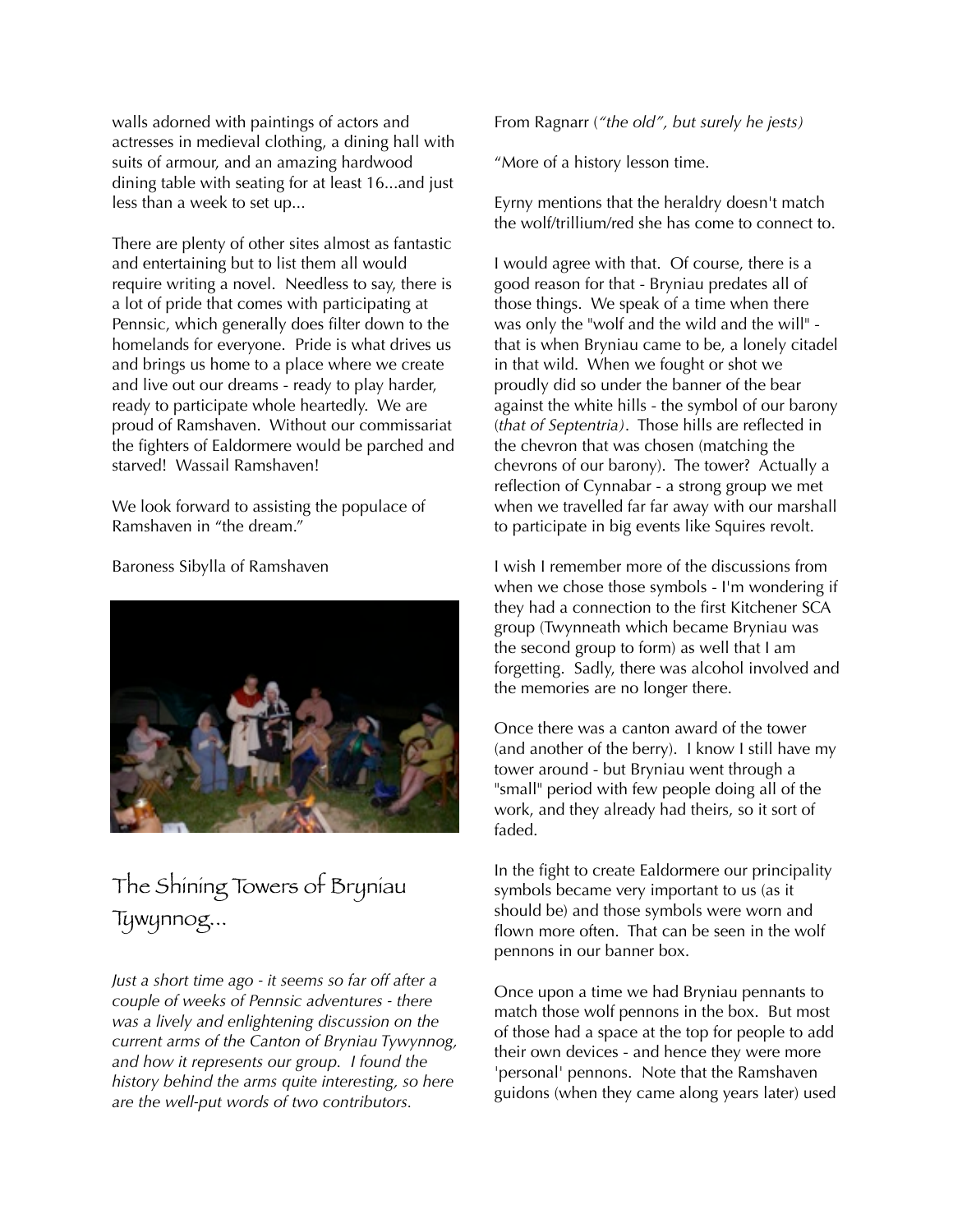that same pattern of personal arms on top. There are plenty of small and mid-sized plain yellow pennons (for the canton) and red ones (for the principality that became the kingdom). I'll grant you they are old and have seen better days now. Personally I'd always wished we could have afforded to add something too them (not just the plain colour) but it was what we could afford.

In yet later years, the barony came along with its own layer of symbols - with Barons and Baronesses who pushed the use of those symbols to "bond" the groups in the barony (which really didn't see themselves as a barony when it began).

While I certainly understand that a strong lonely tower in the "wild woods between Der Welfengau and far Trinovantia" isn't a symbol that many see us as now but long ago it was who were were and we certainly did play with those symbols.



#### From Garwig

"Okaaay--Let's see now. I first got into the SCA when my daughters, Carole and Dale introduced me to it. The original Canton in K-W was called Duvrau, or something like that. It faltered, then withered and died. Konrad was one of the members of that, and he came into Bryniau Tywynnog when it was first formed.

Now, one of the earliest settlements in this area

was called "Sandhill", and we wanted to name it that, but figured it would sound better in Welsh. So, we submitted the name, "Tywynneeth", but it was rejected as being too close to the name of another Canton down in the States. As a compromise, we settled for "Shining Hill", which comes out as Bryniau Tywynnog.

This was back in 1985 or 1986. We were a small group, with very little cash, and I took the office of Exchequer. I still remember how excited we were when our treasury topped \$100. I can't remember too many names of the founding group. Wendy Schiebel was our first Seneschal, I, my wife and my two daughters were there, Ragnarr, Arnora, and Konrad. I can't remember when David Martin Failsworth came into it, but I was glad he was there when we held our first event, as he championed my daughter Dale when some oaf got fresh with her. We had Bardok, and Paul Zuala, and two or three others whose names escape me.

For a small Canton, we did very well for ourselves, and when Ealdormere grew to a size when we could obtain Principality status, we were the ones who hosted the first Principality Tourney. David Martin Failsworth won that, of course. We served a Feast for 250 people--I baked every loaf of bread served, and folks liked it so much, they forbore to use it for breadball fights. A high compliment. We were totally inexperienced, made many mistakes, but the event showed a terrific profit, which was split with Kingdom.

Many years later, Bryniau Tywynnog also held the first Kingdom Tourney--David won that as well, a very nice circle of history. To mark the occasion, I and the Canton produced 84 Viking rowing benches, which were offered to each contender.

I wish now that we had simply given them to the people, but it was felt that we should recoup some of the cost of their production, and asked \$40 for each one. Many people balked, but some bought them, and they were in evidence at events for years afterwards. They were quite